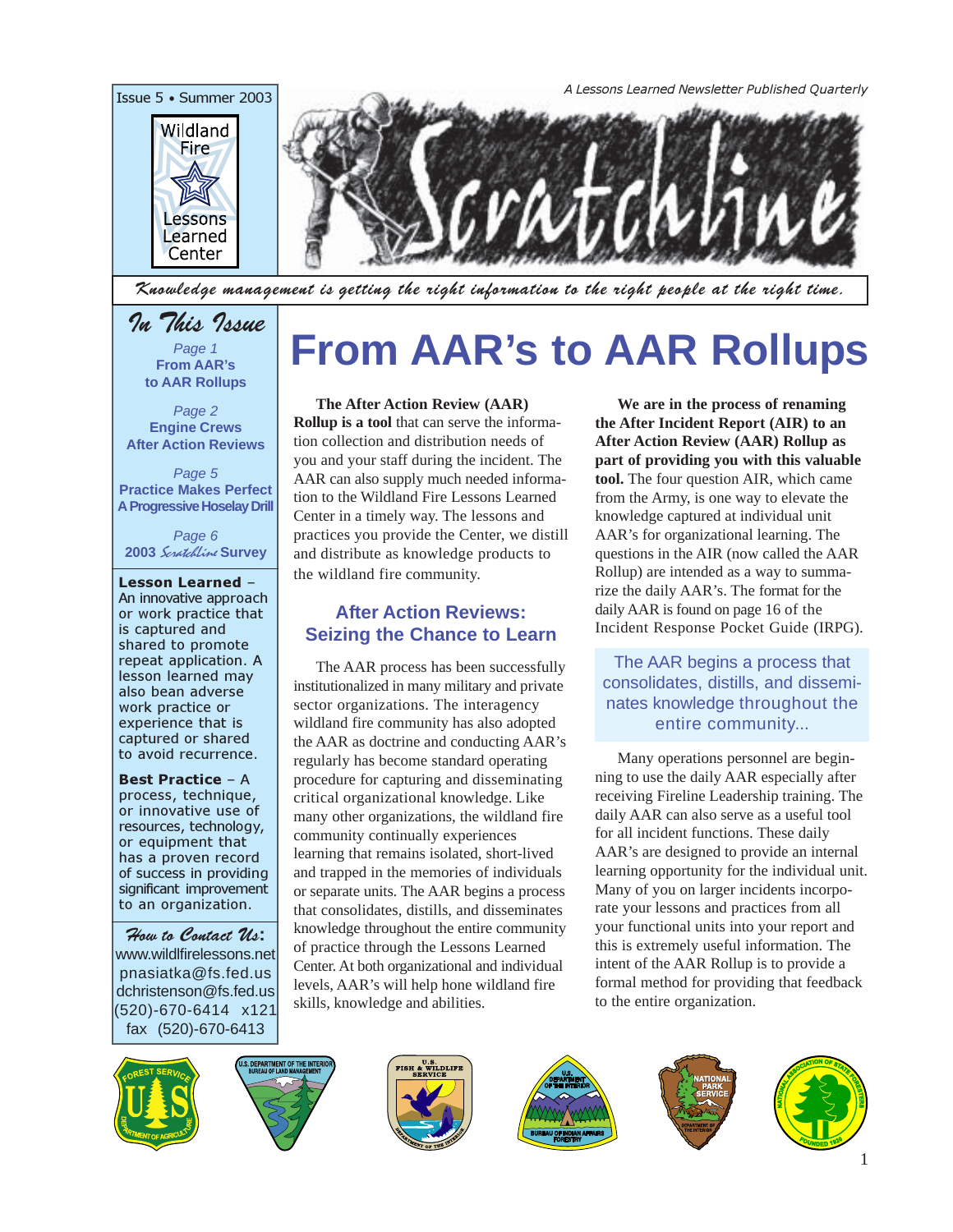**The Lessons Learned Center recently facilitated an AAR Rollup** with one of the Southwest Teams using the four-question process. The AAR Rollup works well as part of a closeout whether you are on a Type 1 or 5 incident. If you aren't already doing this, please consider using the AAR Rollup as part of your closeout protocol on incidents.

To view the AAR Rollup on line go to **[http://](http://www.wildfirelessons.net/AftrIncdntRpt.htm) [www.wildfirelessons.net/AftrIncdntRpt.htm](http://www.wildfirelessons.net/AftrIncdntRpt.htm).** Please submit your AAR Rollups for all 2003 Type 1-5 incidents, wildland fire use, and prescribed burns.  $\star$ 

## **ENGINE CREWS After Action Review (AAR) Rollups**

*Emergency Management Specialists consultant Bob Alvord and Guidance Group consultant Mike DeGrosky recently interviewed engine bosses, captains and crewmembers regarding their successes, challenges, training recommendations, and unresolved issues from recent fire seasons. Special thanks to these engine personnel for sharing their lessons learned and best practices with the wildland fire community.*

### **Lessons Learned – Achieved Successes**

#### **Useful Tool for Engine Crews**

The National Wildfire Coordinating Group (NWCG) publishes the Incident Response Pocket Guide (IRPG), a field guide containing numerous references and job aids to assist wildland firefighters. On one Northwest forest, **all crews on a district use the IRPG as part of their daily work routine, and find that it contributes to their performance.** The district foremen report that they find the entire guide practical and helpful because it contains many useful references. For example, the district crews use the Size Up Report on every dispatch. The Size Up Report is on the inside cover where it is readily accessible and contains all the information an Initial Attack Incident Commander needs to gather information and report it once they arrive on the fire scene. The template in the IRPG prompts the user to collect complete size-up information including the incident name, incident commander, incident type, status, location, jurisdiction, size, fuel type, weather conditions, terrain, access, hazards and concerns as well as resource needs.

The district's crews also conduct tailgate After Action Reviews (AAR) following each incident. **The AAR is a post-shift crew debriefing method that helps crews learn from the day's actions and events**. By consistently using the AAR process on every dispatch, the district reinforces that the AAR process is not punitive, but a way to identify and make meaningful improvements



to their operation. The supervisors emphasize that the AAR should concentrate on what went right in addition to what should be improved. A brief, practical guide to conducting an AAR is on page 16 in the IRPG.

Another district uses the note pages at the back of the IRPG to list and define the terms and acronyms that they commonly use. Some engine foremen suggest common fire terms such as those associated with fire weather be included in the next update to the IRPG.

 To view or download the IRPG, click on: **[http://](http://www.nwcg.gov/pms/pubs/pubs.htm) [www.nwcg.gov/pms/pubs/pubs.htm](http://www.nwcg.gov/pms/pubs/pubs.htm).**

#### **Improvements to Radio Communications**

Inadequate communication is often cited as a root cause of operational problems in wildland fire and other emergency functions. Like all firefighting units, engine personnel depend on reliable radio communications. On one forest, engine personnel noted that their forest's electronics technician has been very effective at improving radio communications*,* not only on their district, but also across the entire forest. Most of the improvements have resulted from attention to small details that have added up into significant, overall improvement in the communications system.

When the technician came to the forest in 2001, a scheduled radio equipment update had been initiated. However, due to the lack of qualified staffing, much of the old system had not been removed and nearly all of the antennas and feedlines in use on the system were still 1970's vintage. The technician and his assistant **methodically replaced old antennas and feedlines at every radio site on the forest**. The last old antenna and feedline were replaced in July 2003. Today, not a single antenna over two years old exists on any hilltop on this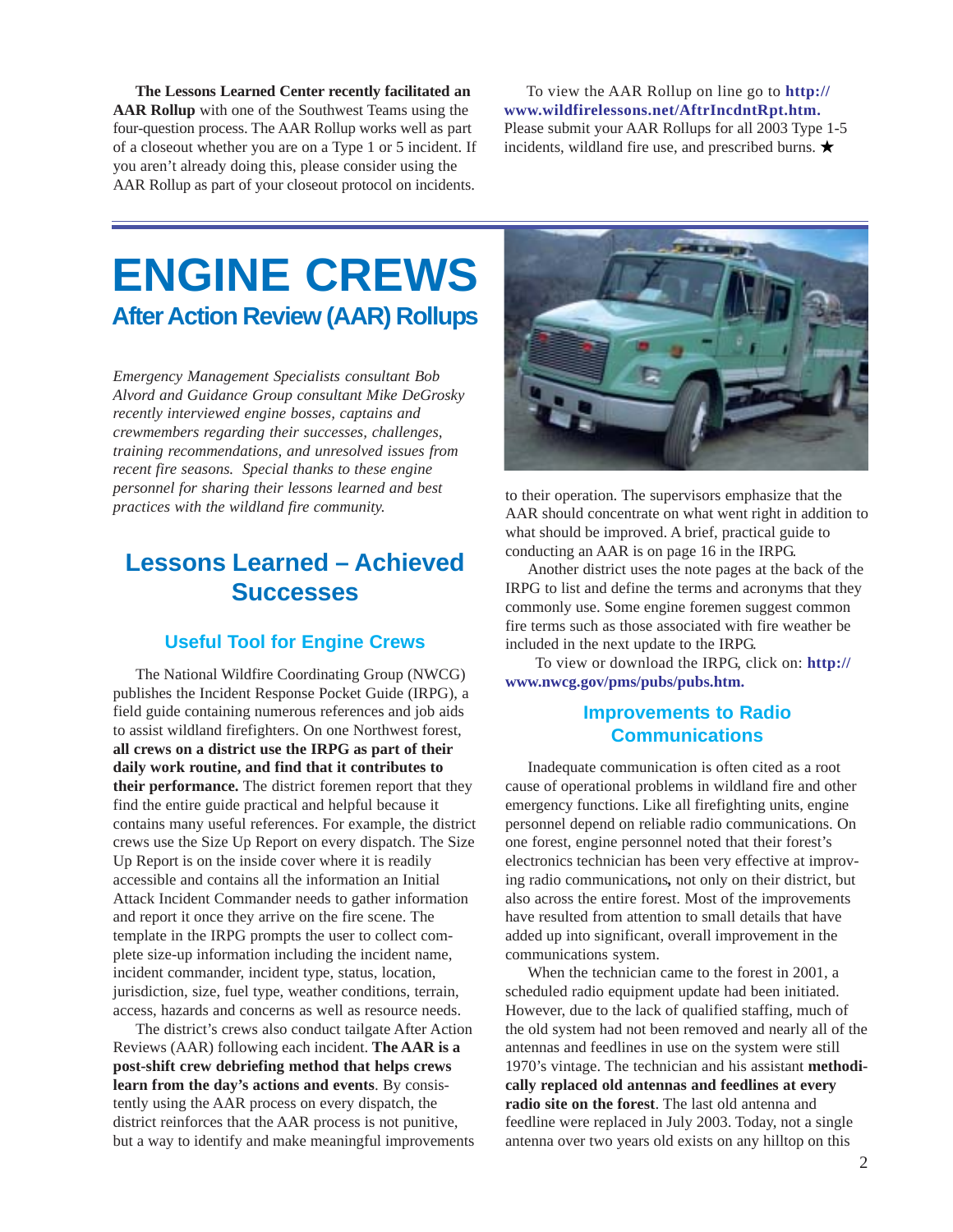forest. The forest's communication system received many enhancements, resulting in significant performance improvements, but the **antenna and feedline replacement effort made the single largest advance in system performance.**

 This forest further improved the functioning of its radio communications system when they built two new radio sites to improve system coverage, and when they made the decision to use UHF links only where necessary to replace unreliable telephone control circuits. The forest also replaced previous temporary installations with permanent equipment, and new radio buildings were constructed at two district offices to properly house equipment. Additionally, the forest replaced all of the antennas at a site that acts as one district's control point for its repeaters. **Further enhancing performance, radio towers were replaced as needed, and new ones built at several sites.** All communications sites were inspected to ensure they were as clean and modern as practical.

Antenna and feedline replacements on the forest made the single largest improvment in radio system performance.

Another successful aspect of this forest's radio communications program is that the electronics technician occasionally monitors forest radio traffic so he can help field personnel improve their radio communications techniques and procedures. The technician's monitoring also enables him to identify potential system problems before they become operationally critical.

The forest's electronics technician makes the following suggestions regarding the use of handheld radios: **Users can improve their transmissions by holding the handheld radio in a vertical position, 3 to 4 inches from the user's face**. The microphones are designed to cancel noise from side sources, and reduce surrounding background noise. For best performance, anyone using a chest pack should use an external microphone to reduce the background noise level of their transmissions. Handheld

**USTRK** 

radio performance also decreases dramatically when the antenna, including the

END

longer 1/4 wave antenna, is held too close to the body or in a position other than vertical. If a chest pack is used in an area of marginal coverage, it may be necessary to remove the radio from the pack to improve performance.

#### **Engine Access to Wildfires**

**The ability of Oregon Department of Forestry to get close to fires with their 4WD 500-gallon (Type 6) engines has resulted in easier containment and control, and a reduction in acres burned**. The Department policy upon arrival at an incident is to locate the nearest water source and attack the fire from as close in as is deemed safe. The Department preference is to avoid the use of tractors or dozers for access, because of their concern about resource damage to private landowners' property and the potential delay of initial attack if the machinery is not readily available.

#### **Reduced Mechanical Problems**

One district reports that they have experienced very few mechanical problems with their Type 6 engines during the past few seasons because they complete daily safety and maintenance inspections, supplemented by the services of an on-site mechanic when needed. **Each day the crews inspect the pump system, the fire equipment and the vehicle.** They also go through a pre-trip checklist to check out tires, horn, lights, etc. as well as to ensure the required support items are in place such as a fire extinguisher and first aid kit. The daily safety and maintenance inspection concludes with a road test to check brakes, steering and engine operation. To view a sample engine inspection checklist, click on: **[http://www.wildfirelessons.net/](http://www.wildfirelessons.net/Library/Safety_Health/ENGINE_INSPECTION_ CHECKLIST.pdf) [Library/Safety\\_Health/ENGINE\\_INSPECTION\\_](http://www.wildfirelessons.net/Library/Safety_Health/ENGINE_INSPECTION_ CHECKLIST.pdf) [CHECKLIST.pdf](http://www.wildfirelessons.net/Library/Safety_Health/ENGINE_INSPECTION_ CHECKLIST.pdf)**.

## **Lessons Learned – Overcoming A Challenge**

#### **Sharing Ideas**

For firefighters at a remote district 22 miles from the nearest paved road, it is difficult to engage in much exchange of information and ideas with other

面

国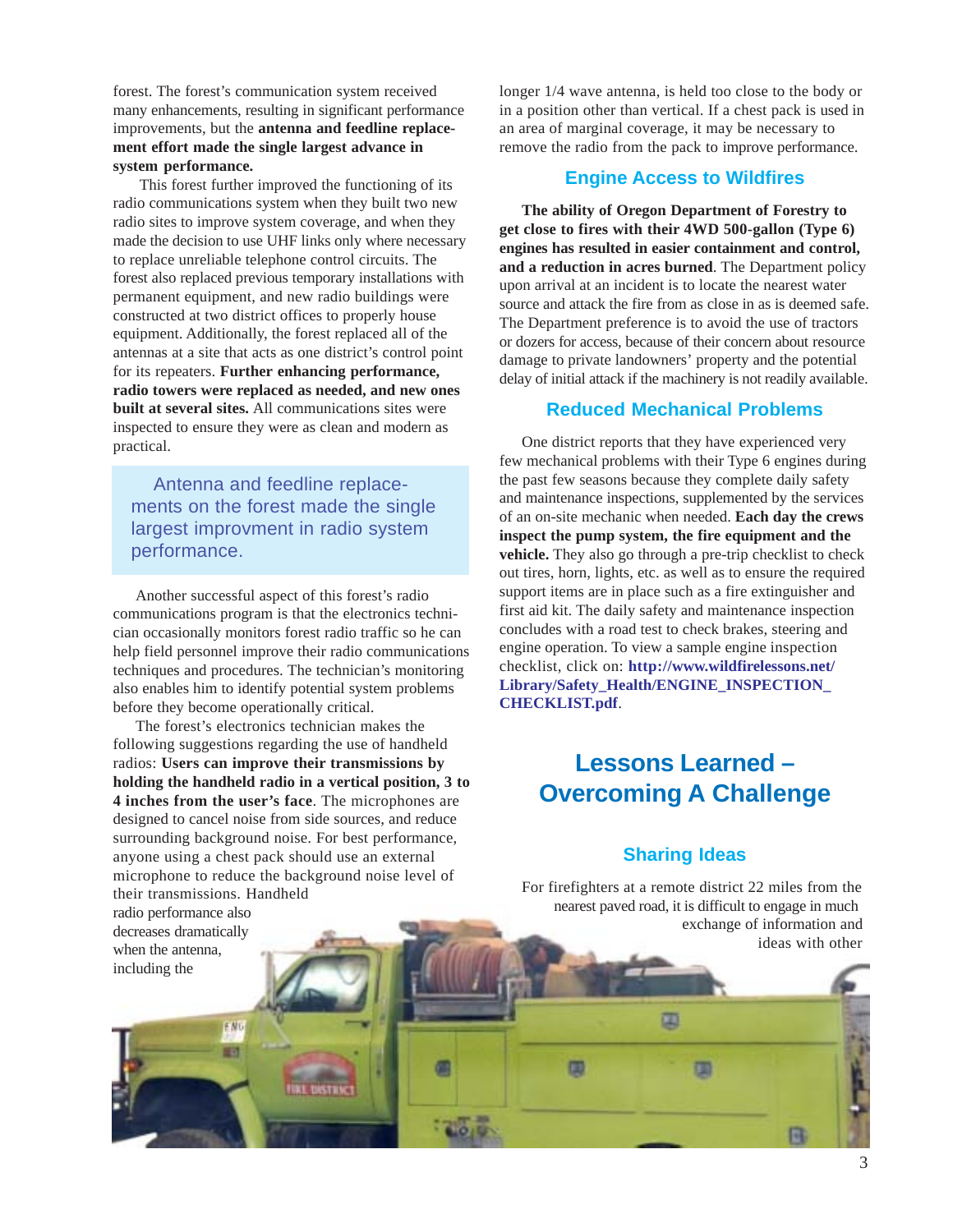firefighters on a regular basis. Therefore, the district participates in an **interagency pre-season meeting with all the local cooperators.** This provides an opportunity to talk with personnel from cooperating agencies and share ideas on fire readiness, fire suppression, and ways to do the job better. Part of the pre-season meeting is devoted to demonstrating and explaining each other's engines and equipment so everyone becomes familiar with the various equipment and procedures. Each agency or unit also reviews their hoselay procedures. During fire season, firefighters in this remote district continue this exchange of information when they interact with cooperators on local fire assignments.

#### **Supplementing Agency Resources**

As experienced by many departments, Oregon Department of Forestry finds itself occasionally hampered by a lack of personnel to meet suppression needs. Due to year-to-year engine crew staffing shortages, the Department **developed a program called the Initial Attack Extension Network (IAEN)**, providing a



means to better meet the agency's suppression objectives. During periods of high fire danger the state supplements their personnel resources by using trained and qualified local residents, state highway department personnel, and county employees to fill engine crew positions. The Department generally taps this network when additional personnel are needed to respond to lightning starts. The program proves particularly useful to activate engines lacking permanent staffing. People interested in participating complete a one-page application and must have received their employer's permission to participate. As part of the screening process, the Department tries to limit the training only to those persons they know will stay with the program and not leave after the State has made an investment in their training. For more information on the IAEN, contact Assistant Unit Forester Mitch Williams at (541) 963-3168.

## **Training Curriculum Recommendations**

#### **Engine Boss Training**

Several engine personnel recommend that NWCG **separate the Crew Boss and Engine Boss task books**. They believe it is cumbersome and causes confusion having to complete different sections for each position, in addition to the portion of the task book that both a Crew Boss and Engine Boss are required to complete.

An engine contract company also suggests that S-215 "Fire Operations in the Urban Interface" be required in the Engine Boss training curriculum instead of at the Strike Team Leader level. In addition, this contractor suggests that the S-215 course needs a practical or skills exercise. A video simulation could precede the practical exercise but the current video alone is insufficient as an instructional tool. The company goes on to suggest that, if the class is taught near an urban interface setting, the training cadre could conduct the scenario exercise at a previously burned area

> in or near a subdivision. If an onsite scenario were not possible, **S-215 instructors might use the new U.S. Forest Service 3-D Simulation program to enhance the course**. The 3-D Simulation software includes a scenario editor that allows the instructor to create or modify any scenario to meet learning objectives, and S-215 instructors can prepare an urban interface scenario requiring the trainees to triage structures in the path of a fire. For more information on the 3-D Simulation program select "Computer Based 3-D Wildland Fire Simulation Program" at: **[http://](http://www.wildfirelessons.net/Libr_Training.html) [www.wildfirelessons.net/](http://www.wildfirelessons.net/Libr_Training.html) [Libr\\_Training.html](http://www.wildfirelessons.net/Libr_Training.html)**.

*Note – S-215 is in its final stages of revision. The revision will include more practical scenarios. The revised course will be available in January 2004. For the latest August 2003 list of NWCG course revisions and their status, select "Course Development/ Revision Status" at:* **[http://www.wildfirelessons.net/](http://www.wildfirelessons.net/Libr_Training.html) [Libr\\_Training.html](http://www.wildfirelessons.net/Libr_Training.html)***.*

#### **Toward a Cross-Functional Work Force**

An engine boss noted that the standard wildland firefighter-training course (S-130/190) does not produce a very versatile or cross-functional firefighter. Consequently, many engine crews do not contribute effectively to handline construction efforts and other hand crew tasks, and Type 2 handcrews do not necessarily handle water well. The engine boss recommends that the **basic firefighter-training curriculum should be revised to**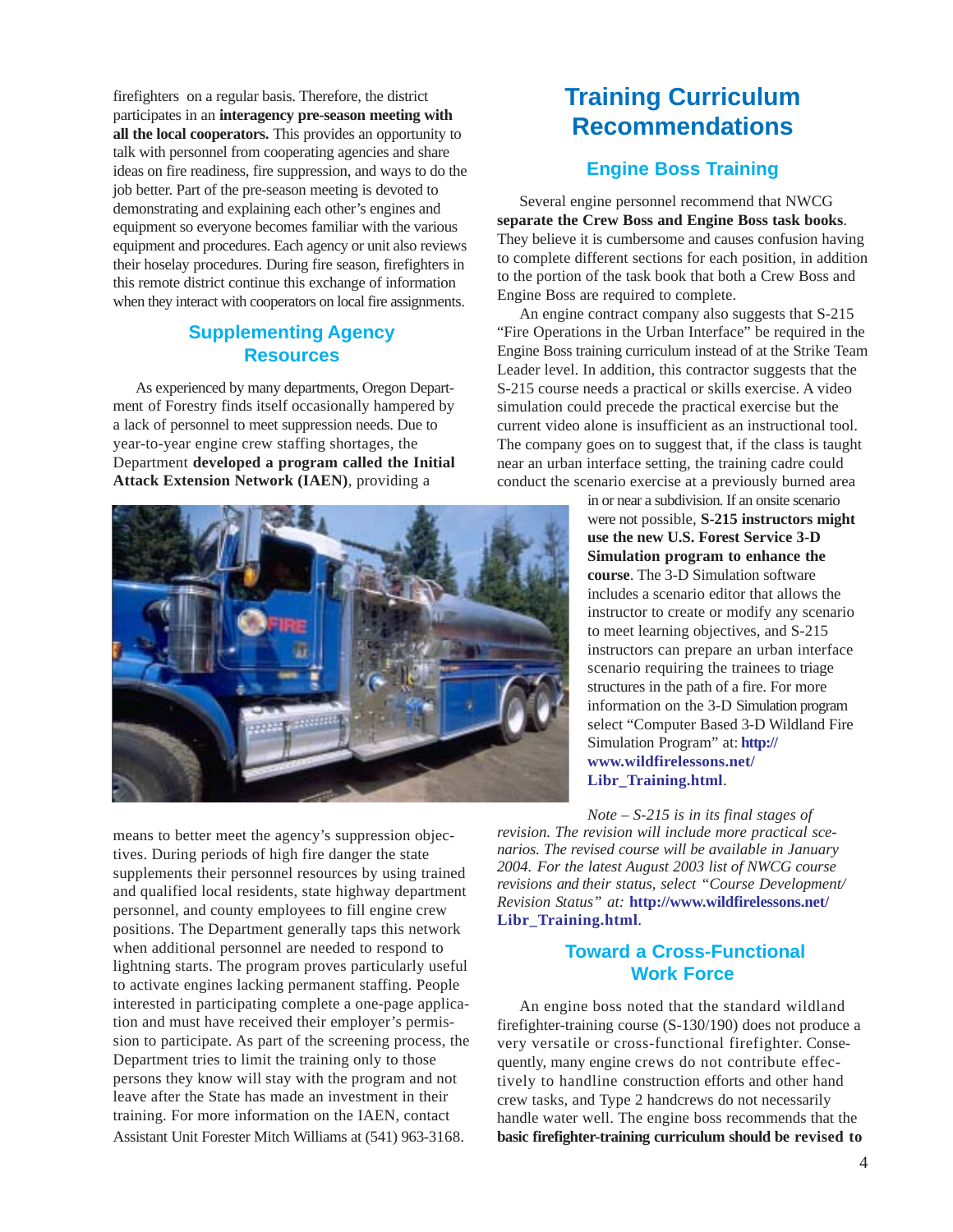#### **PRACTICE MAKES PERFECT PRACTICE MAKES PERFECT**

#### **A PROGRESSIVE HOSELAY DRILL**

98 Points Possible

Objective:

Demonstrate a progressive hoselay using a minimum of three packs. Use 300' of 1 1/2" hose, with 3 laterals of 100' each. Total distance out 400'. Live reel extended 100'. Provide a wet line from anchor point to end of drill. Spot fire optional, off the line or away from the engine.

Condition: Slope - Moderate up slope Fuels - Light to medium

Possible 7 points per Item

#### Comments: **Points** 1. Proper placement of engines 2. Captain gives clear instructions **2. Captain gives** 3. Proper Personal Protective Equipment 4. Crew coordination at start 5. Report on Conditions 6. Protection of origin 7. Proper water use 8. Proper pump operation <u>example and the contract of the set of the set of the set of the set of the set of the set of the set of the set of the set of the set of the set of the set of the set of the set of the set of the</u> 9. Extension of hoselay 10. Hose coupling 11. Crew coordination derung hose lay/communications 12 Proper attack 13 Spot fire (optional) 14 Safety  **Total Points:** Rater's Signature: Captain's Signature: Date: Date:

**been closed, both physically and administratively for a variety of reasons.** Land managers restrict access and close roads to protect threatened and endangered species, to prevent resource damage, to reduce litter and illegal dumping, to prevent illegal occupancy, reduce fire starts, and to save the cost of maintaining lowpriority roads. However, many of these roads, whether built for timber harvest, to reach trailheads, or to provide fire access have long enabled fire crews to get close to fires quickly. Many engine bosses desire increased access behind locked gates and other closures so that they may get engines close to the fire and improve their chances of catching the fire as rapidly as possible and keeping it small.

**public land roads have**

Land managers initially closed many roads with gates but members of the public who tear down posts, cut cables and shoot locks, illegally reopen many of these roads.

**emphasize preparing versatile and cross-functional firefighters** who can effectively perform the various responsibilities of both these line functions. By the end of their initial training, firefighters should be able to effectively staff an engine, use hand tools to construct fireline, and participate as a member of a 20 person crew.

## **Unresolved Issues**

#### **Maximizing Ground Access For Engine Resources**

The issue of engines gaining access to fires has been debated since engines were first used on fires. What engine initial attack IC doesn't want to get his or her engine as close to the fire as possible? Today, **many**

Consequently, when this closure method failed, managers began installing steep sided ditches, known as tank traps, and other installations to keep out all vehicles. However, inventive individuals have still found ways to access roads closed with tank traps and downed logs. Whether gates, downed logs or tank traps are used; these types of closures remain effective only if they are regularly patrolled and promptly repaired or replaced.

For engine personnel, the issue remains how to maintain official access to roads that provide important access to fires. Experience shows that land managers can maintain official access to some roads by employing innovative gate construction and siting, enhancing patrols, and by establishing an informed forest road user group. No simple answers exist for this issue. When making decisions about restricted access and road closures, **land managers must consider, along with many other factors, the occurrence and extent of fire starts in the area.** Each road closure should be made on a case-by-case basis. ★